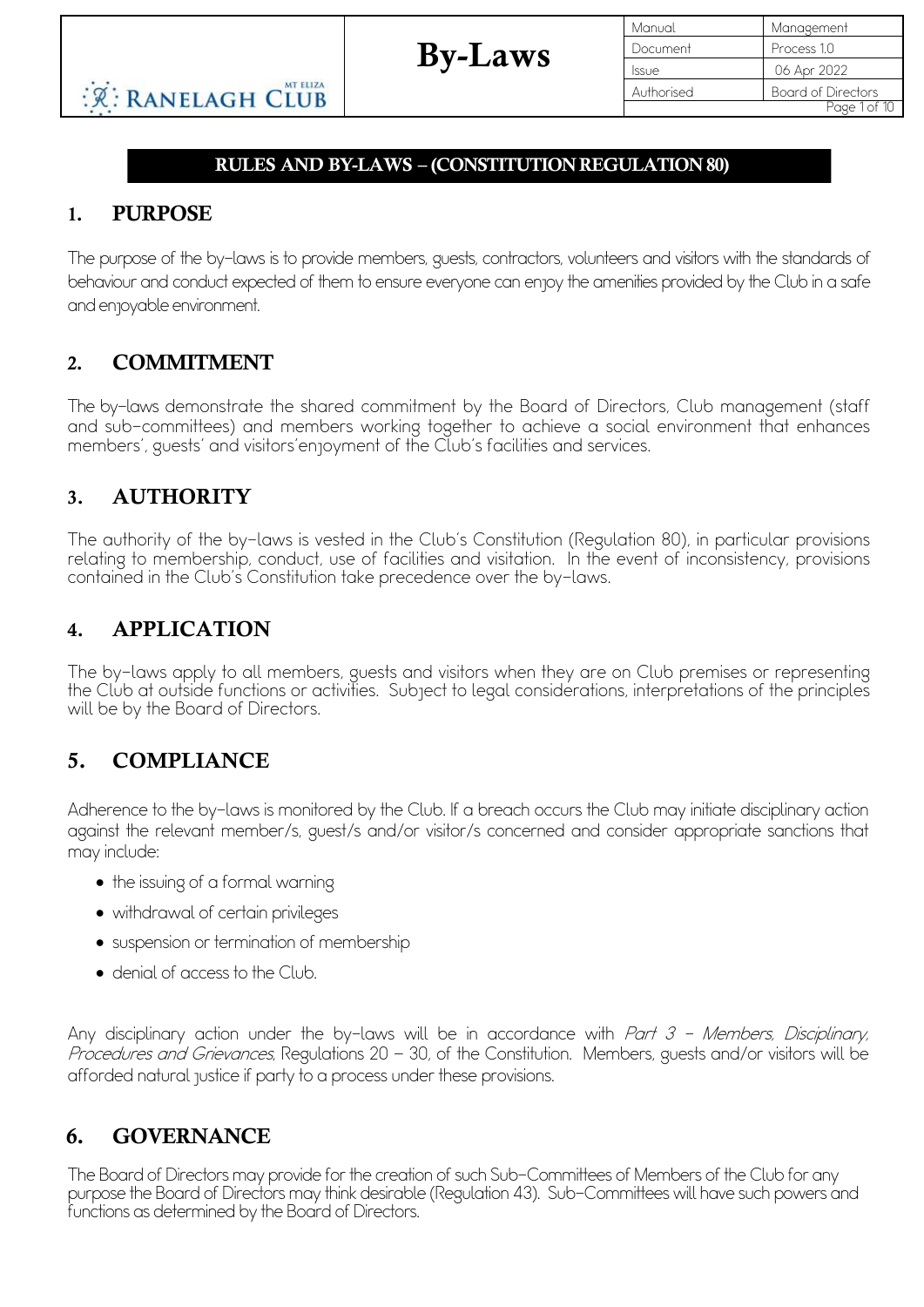Manual Management Document Process 10 Issue 06 Apr 2022 Authorised Board of Directors Page 2 of 10

The decision of the Board of Directors on the construction and interpretation of any by-law or Regulation of the Club shall be implemented, unless such a decision shall be over-ruled by the majority of Members at an Annual General Meeting or a Special General Meeting in accordance with the Constitution.

Club staff manage the day-to-day operation of the Club and are empowered by the Board of Directorsto require all members, guests and visitors to the Club to abide by its rules and by-laws.

#### 6.1 Director's /Employee Duties

**REANELAGH CLUB** 

- i. A Director must be registered with the Australian Securities and Investment Commission as a Director of the Ranelagh Club Incorporated.
- ii. A Director must complete director ID registration.

MT ELIZA

- iii. A Director who holds the position of President, Treasurer or Secretary, or otherwise has access to the Ranelagh Club bank accounts in addition to the above must also undertake a Police Check and not have been found guilty of fraud, theft or any other financial crime or an indictable offence. All other offences must be reviewed by the remaining board on an individual basis.
- iv. A Director who holds the position of President, Treasurer or Secretary, or otherwise has access to the Ranelagh Club bank accounts, in addition to the above must also undertake a Bankruptcy Check and not be or have been bankrupt.
- v. A Director, officer or employee must, at all times, act honestly in the exercise of his/her powers and the discharge of his/her duties.
- vi. A Director, officer or employee shall, at all times, exercise a degree of care and diligence in the exercising of his/her powers and in discharging his/her duties.
- vii. A Director, officer or employee shall not make improper use of information, which he/she is aware of because of his/her position in the Club to gain, either directly or indirectly, an advantage or benefit for himself/herself or associates.
- viii. A Director, officer or employee shall not use his/her position in the Club to gain for himself/herself, another person or section of membership, a benefit not available to all members or to cause detriment to the Club.
- ix. Board meetings are generally held monthly as agreed by the current Board of Directors. Special meetings can be called whenever required.
- x. All business conducted at Board Meetings is confidential and Directors should ensure all 'material discussions' are held within the confines of the formal Board meetings. Whilst acknowledging there may need to be some discussions held outside meetings these discussions should be limited to perfunctory or routine issues and are still subject to confidentiality requirements and prudential management. Meetings, whilst confidential, are not privileged and laws relating to defamation and privacy apply.
- xi. Subject to Part 5 Regulation 56 of the Constitution, a Director may be removed by Special Resolution at an Annual General Meeting. xii. Unless otherwise provided in the Constitution it is the role and duty of the President to assign roles to
- Directors or for them to be specific contacts for portfolios or activities, allocate positions and functions and set meeting dates and times.

# 7. CODE OF CONDUCT FOR MEMBERS, GUESTS AND VISITORS

Access to the Club is a privilege to be valued and safeguarded. Accordingly, each member, guest and visitor shall:

- i. Respect the rights of others to enjoy the Club's facilities and services to the fullest extent.
- ii. Interact with each other and with employees in a welcoming, respectful and courteous manner.
- iii. Refrain from actions and behaviours that undermine the health and safety of others.
- iv. Show due consideration for the needs of others and their property, including their right to privacy.
- v. Comply with Club policies, signage and lawful directions of directors, Club employees and sub-contractors.
- vi. Access the Club with proper identification and fulfill sign-in requirements.
- vii. Ensure children are safe and accompanied and supervised by a responsible adult.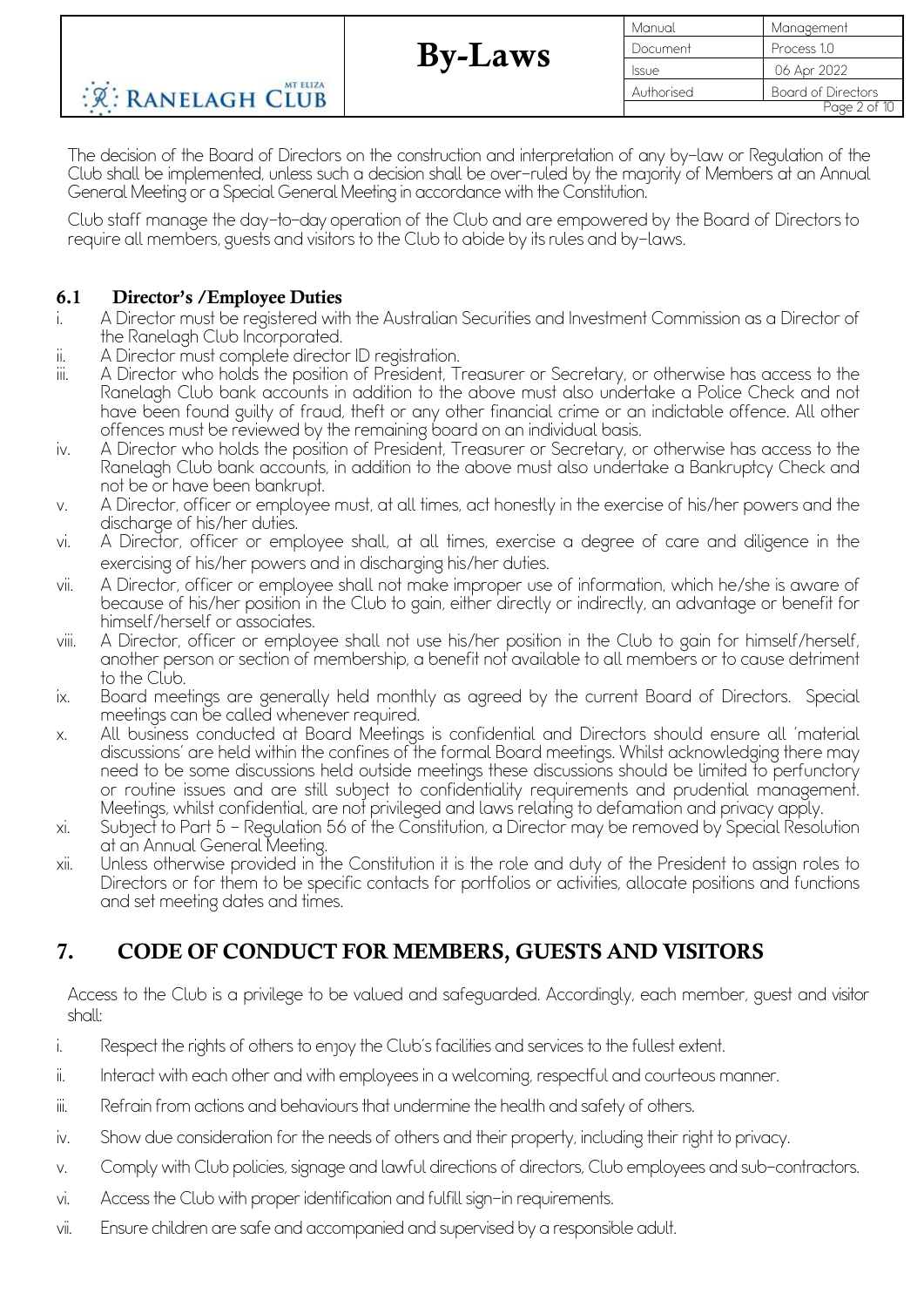|                                                                 |                | Manual       | Management                |
|-----------------------------------------------------------------|----------------|--------------|---------------------------|
|                                                                 | <b>By-Laws</b> | Document     | Process 1.0               |
|                                                                 |                | <b>Issue</b> | 06 Apr 2022               |
| MT ELIZA<br><b>R: RANELAGH CLUB</b>                             |                | Authorised   | <b>Board of Directors</b> |
|                                                                 |                |              | Page 3 of 10              |
| viii.<br>Abide by the dress code of the Club (see by-law 10.2). |                |              |                           |

- ix. Not bring food or drinks into the Clubhouse for consumption on the clubhouse premises, without prior approval by the Board of Directors.
- x. Not bring onto Club premises, or have in their possession, any illegal materials or substances.
- xi. Handle properties belonging to the Club and other members with care and diligence. Compensation will be sought for any expense, repair or replacement brought about by any negligent activity of members or their guests.
- xii. Not represent the Club in any dealings, unless authorised by the Board of Directors.
- xiii. Not pursue personal business activities on Club premises, without prior permission.
- xiv. Not tarnish the reputation of the Club, bring it into dispute or engage in negative or harmful public or social media discussion in relation to the Club.
- xv. Abide by the Club's responsible service of alcohol policies (See by-law 10.5).

# 8. CLUB MEMBERSHIP

An application for membership can be made to the Club via completion of an application form and provision of a driver's license showing the individual's proof of identity and current address. In the absence of a driver's license a rates notice, or equivalent evidence, is acceptable. The application must include a current member proposer and seconder (Constitution - Regulation 9).The application is accepted or rejected by the Board of Directors, in writing. If rejected, no reason needs to be given.

Part 3 – Regulations 7 – 19 of the Constitution, among other membership administrative procedures, provides for the following categories of membership for the Ranelagh Club: Family, Couples, Single Plus, Single, Junior, Absentee and Honorary Life Members. The classes of membership are reaffirmed or amended each year.

The Board of Directors shall have the power to determine the Classes of Ordinary Membership:

Family – Defined as two adults living together in a married or de-facto relationship with children who are legally in their care and guardianship, until the children exceed the age of 25 years. Two access devices are included in each family membership, an additional access device can be purchased for each child at least 18 years of age. The adult members at least 18 years of age have voting rights.

Couple -Defined as two people living together in a married or de-facto relationship. Two access devices are included in each couple membership. Both members have voting rights, if at least 18 years of age.

Single Plus – Defined as one adult with children who are legally in their care and guardianship, until the children exceed the age of 25 years. One access device is included in each single plus membership, an additional access device can be purchased for each child at least 18 years of age. The adult members at least 18 years of age voting rights.

Single - Defined as one single adult. One access device is included in each single membership. The member has voting rights.

Junior – Defined as a child under the age of 18 years. Children from the same family pay the joining fee once only. Junior membership includes an access device. A junior membership is intended for the express purpose of the child participating in sports and as such the child will be always be supervised by an adult.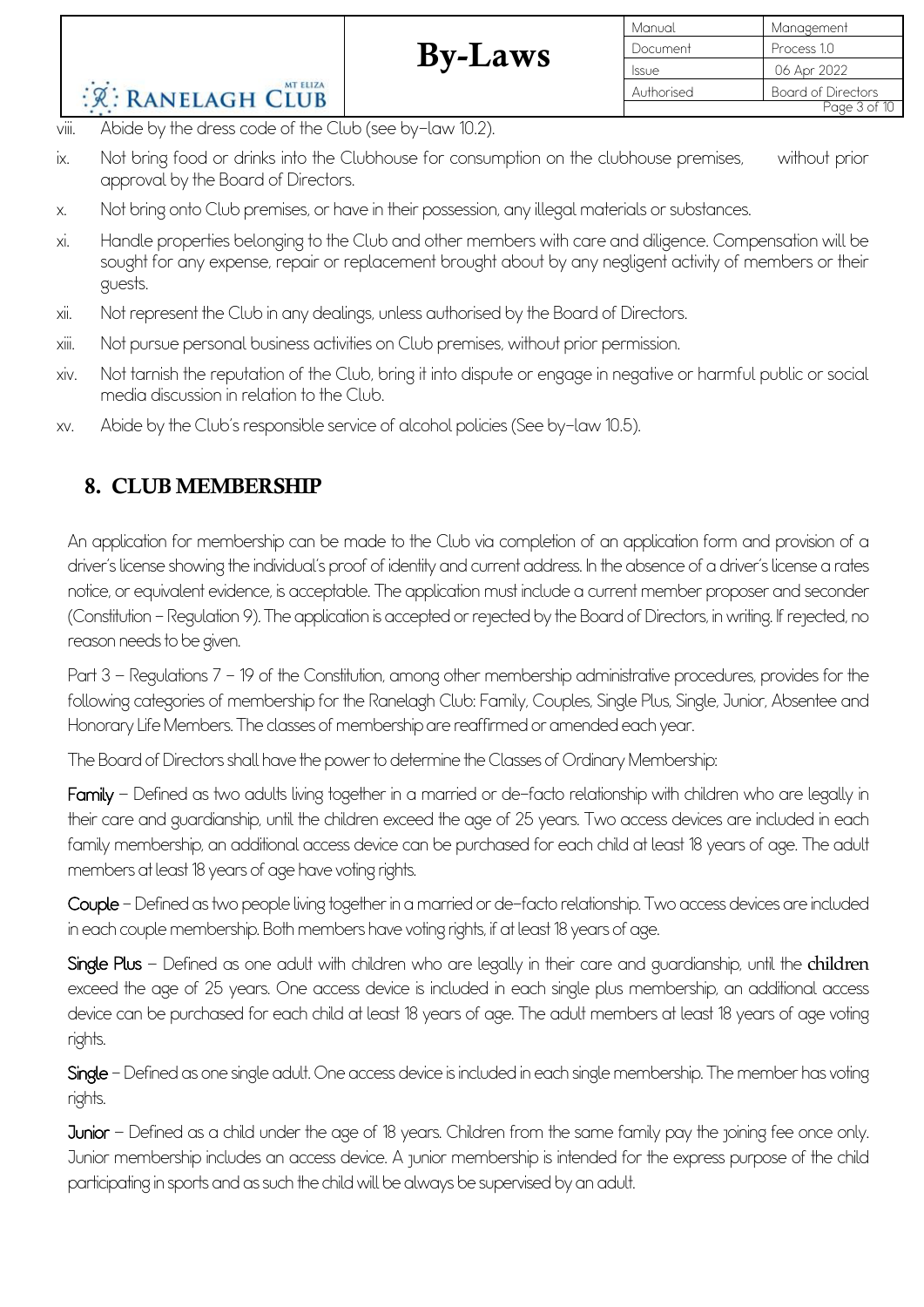| Manual     | Management                |
|------------|---------------------------|
| Document   | Process 1.0               |
| Issue      | 06 Apr 2022               |
| Authorised | <b>Board of Directors</b> |
|            | Page 4 of 10              |

Absentee – Defined as Family, Couple, Single Plus, Single or Junior who is interstate or overseas and does not wish to resign the membership.

#### 8.1 Honorary Life Members (Regulation 15 of the Constitution)

On the recommendation of the Board of Directors a member who has rendered special services to the Club may be elected as an Honorary Life Member by a two third majority of members attending a General Meeting of the Club.

An Honorary Life Member shall thereafter be entitled to all the privileges of membership without payment of the annual subscription.

There shall be no more than six Honorary Life Members at any one time.

The criteria for Honorary Life Membership shall include but is not limited to the considerations below;

- 
- 1. The current number of life members. 2. The length of the nominee's membership.
- 
- 3. The financial record of the nominee.<br>4. The nominee's compliance with these by-laws.
- 
- 
- 
- 5. The nominee's record of dispute with the club.<br>6. Financial donations made by the nominee to the club.<br>7. The nominee's donation of time and effort to the club.<br>8. Special services rendered to the club by the nominee. (

#### 8.2 Temporary Members

A person nominated by a Club member and approved by the Committee may become a Temporary Member for a period not exceeding three months in any one year. The name and address of the Temporary Member together with the name of the nominating member and the date of the Board approval are to be recorded in the Club Membership Register.

The nominating member shall be responsible and liable for the fees of temporary membership, which shall be fixed by the Board of Directors, and shall be responsible and liable for any other debt to the Club incurred by the Temporary Member.

Temporary Memberships shall automatically be granted to visiting members of clubs attending the Ranelagh Club for competitive interclub sporting activities controlled by the sporting association for the period of the day of the competition.

#### 8.3 Member Access Device / Membership Number

Every member, on admission to membership, shall be supplied with a membership access device. Members may be asked to identify their membership number each time a member enters the Club or upon request by an officer/employee of the Club. Failure to do so may result in the member not being admitted or being asked to leave the Club premises.

Cards and keys are not transferable under any circumstances. Family, Couples and Single Members shall not allow other persons to use their card/key at any time.

Communication with members will be by email. Email addresses will not be provided to a third party with prior consent.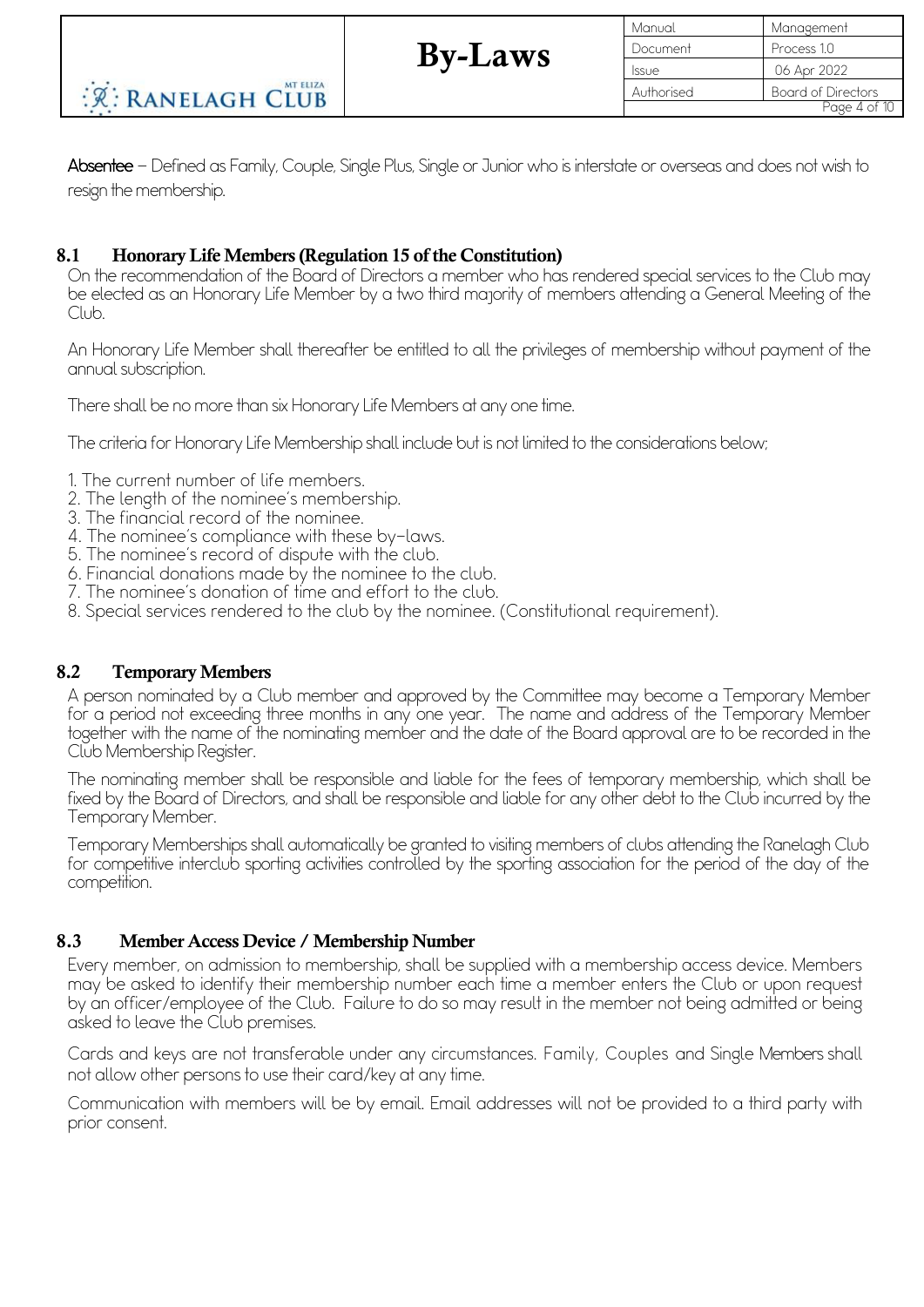Manual Management Document Process 10 Issue 06 Apr 2022 Authorised Board of Directors Page 5 of 10

### 8.4 Subscription Fees

**R: RANELAGH CLUB** 

Annual membership fees (Regulation 12) are non-refundable and payable by 30 June each year.

If any member has not paid the subscription, or any part thereof within a period of 31 days from the date in which it falls due and the member has not come to an arrangement with the Club, then all privileges of membership will be withdrawn and access device/s deactivated and cancelled.

If the subscription fee is not paid within 3 months from the date in which it falls due the member is taken to have resigned (Regulation 18).

Should former members wish to re-apply within 5 years (subject to Board discretion and approval) an administration fee, in lieu of the joining fee, may be charged with the subscription fee. Where the Board does not exercise this discretion the full joining fee will be applied. For members re-joining after more than 5 years they will be required to pay the joining fee together with the subscription.

# 9. ENTRY TO CLUB PREMISES

MT ELIZA

Members can only gain access to the Club property by use of their membership access device. The main car access and pedestrian gates will be closed to aid security and ensure membership privileges are preserved.

Members are encouraged to ensure these gates are closed when not in use and to report any inappropriate activities or abuses to the Club Office, or to the Secretary, as this protects your rights as a member and reduces the likelihood of security breaches.

Members must use their assigned and issued access device at all times to enter the main or pedestrian gates. Access devices are not transferrable and ONLY the member who the device is issued to is authorized to use the device. Loss of a device must be reported immediately to the Club Office.

For known and planned events (e.g. club open days, weddings, non-member events, etc.) the main gate may be left open for a specified period (eg expected arrival duration) only through prior arrangement with the Club Office or Manager.

Non-members seeking to enter to the Club may gain access, at the discretion of club officers and staff, through the entry gates by:

- i. use of the buzzer, which will be answered by a member of staff who will assess the appropriateness of the request, or
- ii. coordinating with a hosting member to be met at the gate, or
- iii. prior appointment with Staff.

No tailgating of cars opening the main gate into the Club is permitted.

Should the gate malfunction, please report the event to the club house during business hours on 9787 0265 #4 or 0429 019 824. If outside of business hours and the restaurant is unattended, please contact one of the directors if the club mobile is unattended.

# 10. CLUBHOUSE

## 10.1 Clubhouse hours of operation.

The Clubhouse will be open to members as advertised in the eNews and displayed on the club website.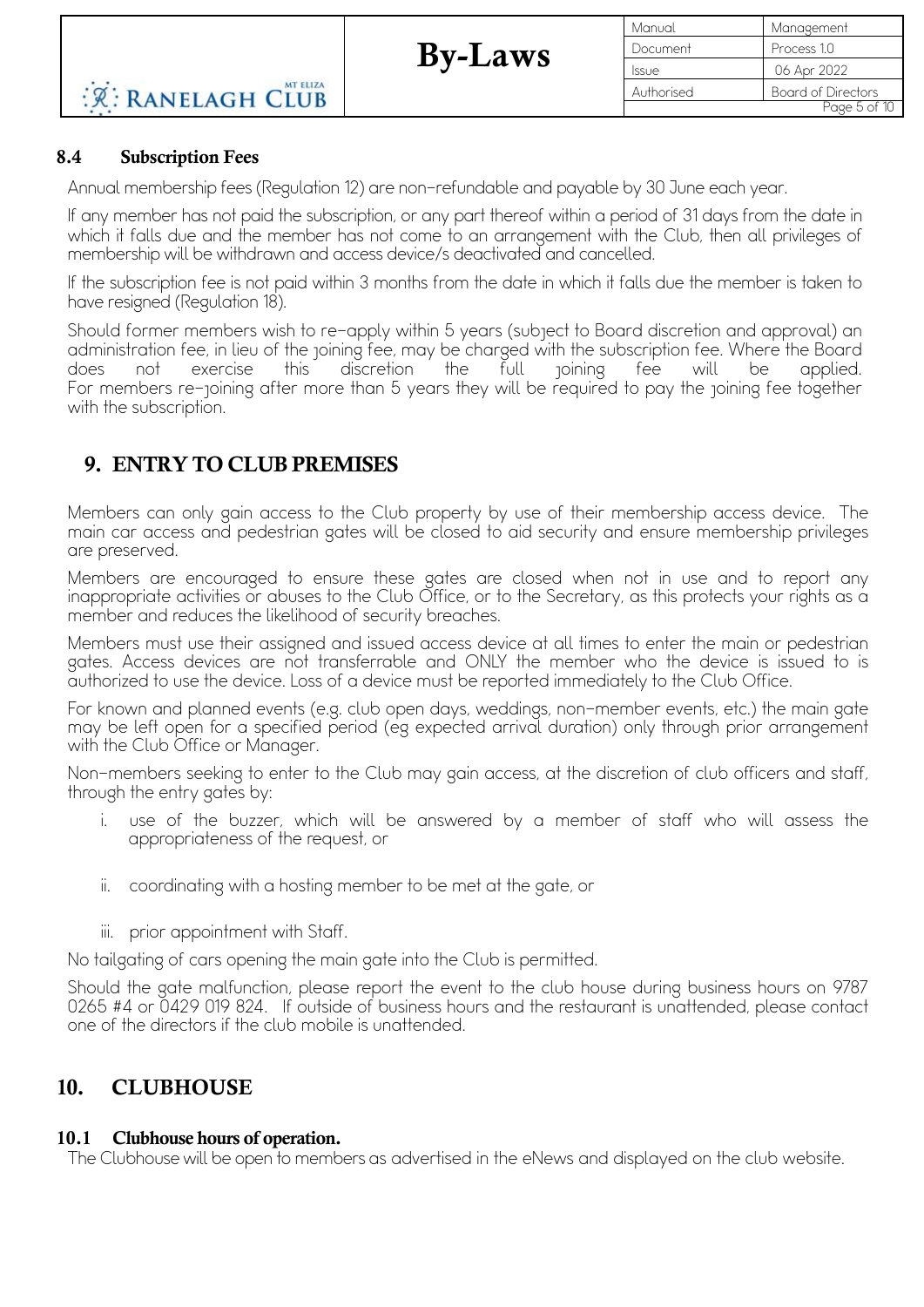By-Laws

#### 10.2 Dress Code

No member or guest of a member may appear in the Clubhouse or on the deck unless properly attired. Proper attire requires the minimum standard of dress of shorts, shirt and footwear for men and comparable dressfor ladies. Uncovered swimwearis not permitted.

#### 10.3 Children

Children under 18 years of age are not permitted to remain in the Clubhouse unless accompanied and supervised by a parent, guardian or responsible adult.

#### 10.4 Guest and Visitor Policy

To preserve; member benefits, the availability of the Clubhouse to other member and to encourage family membership, membership according to family circumstances and participation, the following policy applies for members within the Clubhouse, Tennis Courts or Club Grounds.

A non-member may attend the Club, in a guest capacity, a maximum of 6 separate occasions (in total, regardless of the inviting member) per financial year.

Members may bring guests to the Club. The Class of Membership determines the number of guests on any one day:

- i. Single membership  $-$  maximum of 5
- ii. Couples' membership maximum of 10
- iii. Family Membership maximum of 15.

Members who wish to hold a lunch/dinner function with more than the prescribed number of guests may do so with approval from the Club Manager, or authorised officer, for an additional fee of \$10 per person.

All requests for more than 40 guests will be treated as a private function and the normal function room hire fees will apply.

Members must ensure, when they bring guests to the Club, the names of their guests are registered at the entrance of the Clubhouse and such entries are registered to the Member, in accordance with the Liquor Licensing laws and any other applicable laws.

Each Member is responsible for the behaviour of their guests and for the compliance of their guests with the Club Rules and by-laws.

A visitor may be denied entry to the Club, or be required to leave, if their conduct, behaviour or presence has been or is considered objectionable or prejudicial to the Club's interests or in contravention of any aspect of article 7 of these by-laws.

Any member of the Club Committee and the management of the Club shall have the power, without giving reason, to refuse admission to the Club to any person who is not a Member of the Club.

#### 10.5 Liquor License – Responsible Alcohol Handling

The Ranelagh Club has a full Club Licence and all members, visitors and guests are required to abide by the statutory and regulatory framework of that legal license. Hours of opening for the Club from time to time will be displayed, along with the conditions of permit of the Liquor License, in the Clubhouse. The supply of intoxicating liquor shall be governed by the provisions of the Liquor Control Reform Act 1998, or any amendment or re-enactment thereof.

No liquor shall be sold orsupplied to any person under the age of 18 years of age.

No liquor shall be sold or supplied for consumption elsewhere than upon the premises unless such liquor is removed from the premises by the Club member(eg take-away).

The supply of liquor shall be under the control of the Board of Directors and it shall have the power, and shall be required to take action, as may be necessary to enforce and ensure compliance by members, and all other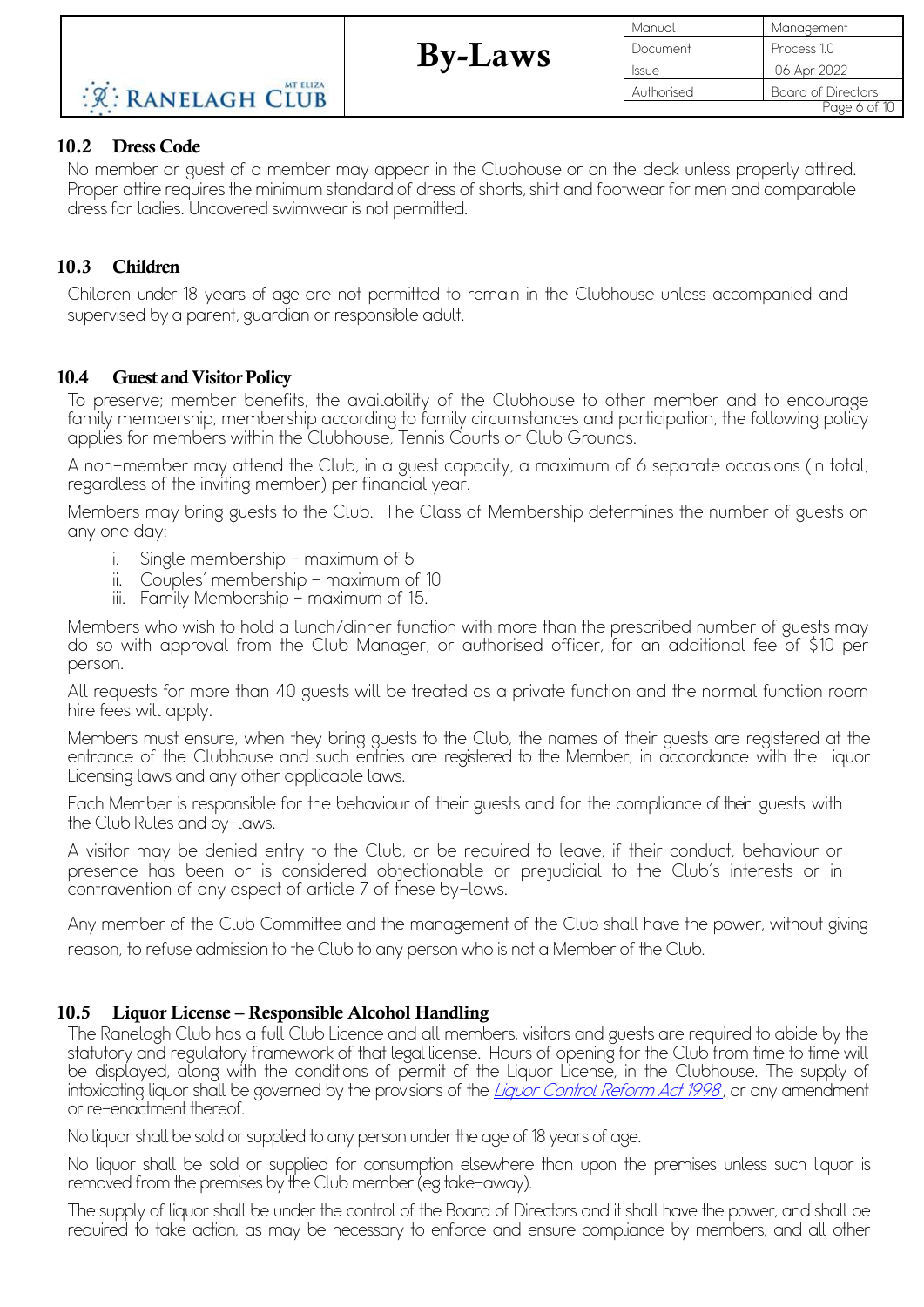#### MT ELIZA R: RANELAGH CLUB

| Manual       | Management         |
|--------------|--------------------|
| Document     | Process 1.0        |
| <b>Issue</b> | 06 Apr 2022        |
| Authorised   | Board of Directors |
|              | Page 7 of 10       |

persons entering the Club premises, with the Rules and by-laws of the Club and the provisions of the Liquor Control Reform Act 1998, as amended from time to time.

A guest shall not be supplied with liquor unless in the company of a member. A visitor may be supplied with liquor on the Club premises when attending a function or on a particular occasion approved by the Board of Directors.

While and so long as the Club is licensed under the *Liquor Control Reform Act 1998* no alteration or variation of such rules shall have effect unless such alteration or variation has been approved by the Victorian Commission for Gambling and Liquor Regulation.

No liquor shall be sold, disposed of or supplied to any person in the Club premises other than between the hours as determined by the Board of Directors and in accordance with the requirements of the Liquor Control Reform Act 1998.

Persons under the age of 18 can only be trained as wait staff and are not allowed to serve alcohol. All staff serving alcohol will hold Responsible Serving of Alcohol qualifications.

No payment, or part payment, to any secretary, manager or other officer or servant of the Club shall be made by way of commission or allowance from or upon the receipts of the Club for liquor supplied.

The word "Liquor" where appearing in these by-laws shall have the meaning "Liquor" as defined in the Liguor Control Reform Act 1998, as amended.

#### 10.6 Non-Smoking Policy

The Ranelagh Club supports a policy of a smoke-free environment for its employees, members and visitors. The Ranelagh Club recognises that exposure of non-smokers to environmental tobacco smoke (passive smoking) is hazardous to health and non-smokers should be protected.

Current legislation and Duty of Care obligations provide clear reasons to have a smoke-free Club. Under common law, the Ranelagh Club has a legal duty of care to ensure employees, volunteers, members and officials are not exposed to potentially harmful situations.

The *Occupational Health and Safety Act 2004* stipulates employees and working volunteers must have a safe environment to work in. Victorian legislation also states enclosed dining areas must be absolutely smoke-free. Smoking in the workplace is also a fire hazard.

This policy applies to all employees, contractors, members, visitors and volunteers of the Ranelagh Club.

#### *Designated Smoke free Areas*

The Ranelagh Club requires the following areas to be smoke-free:

- i. Clubhouse and social rooms, administration, office areas and deck area to a distance of 10 metres from the Clubhouse doors.
- ii. Club changing rooms, toilet blocks and beach boxes
- iii. The Tennis Cabana, the external deck, the children's play areas, spectator viewing areas and Motor Boatshed.
- iv. Near open windows, entries and exits of all buildings and facilities (Ten metre radius).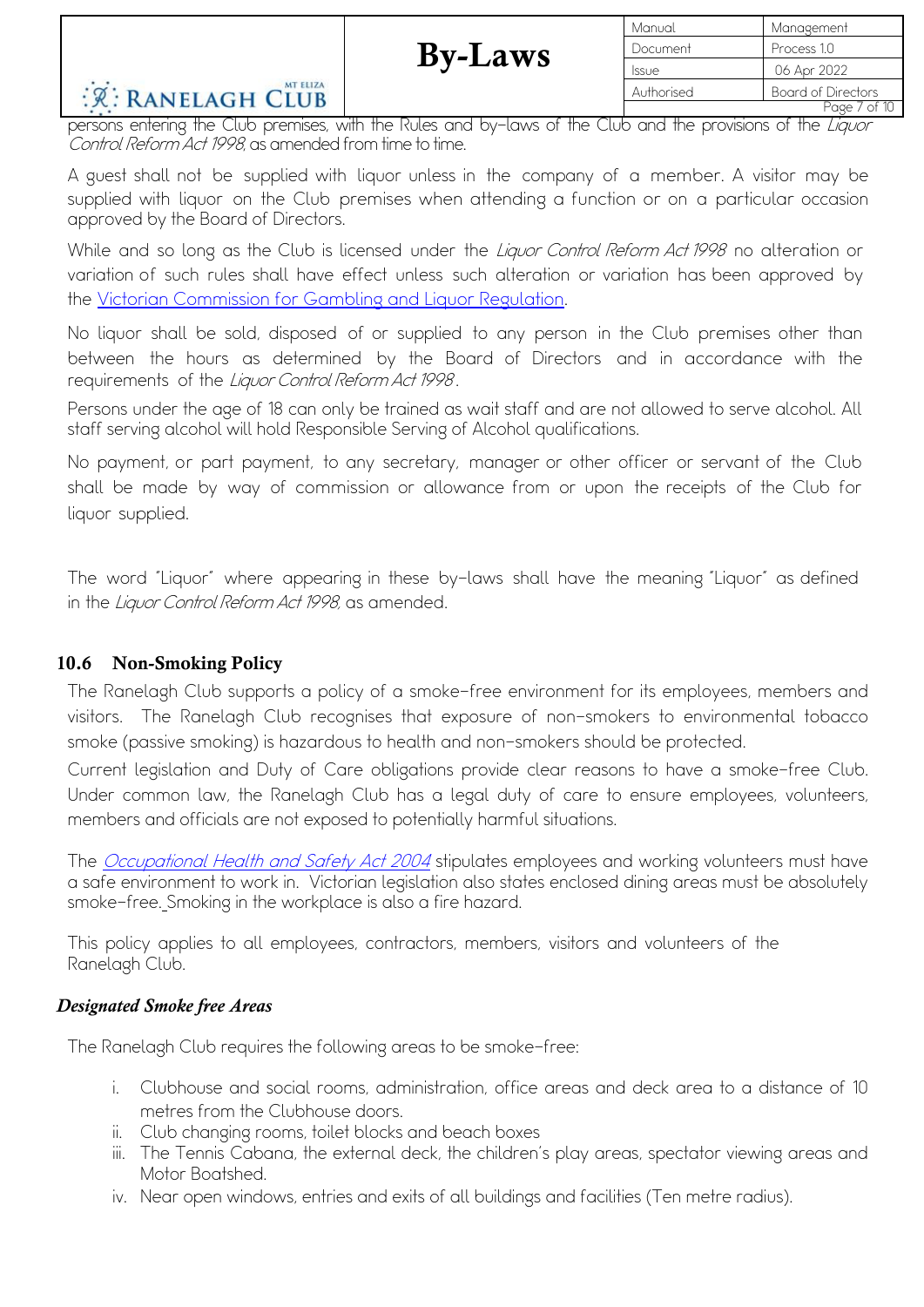| Manual       | Management                |
|--------------|---------------------------|
| Document     | Process 1.0               |
| <b>Issue</b> | 06 Apr 2022               |
| Authorised   | <b>Board of Directors</b> |
|              | Page 8 of 10              |

# **R: RANELAGH CLUB**

#### *Areas where smoking is permitted*

Smoking is only permitted in the Ranelagh Club Car Parking areas and roadways provided it is outside 10 metres of open doorways, windows and food and drink serveries.

Littering with tobacco products is also prohibited.

MT ELIZA

### 11. GENERAL

#### 11.1 Betting, Gambling and the like.

No betting or gambling shall be permitted on Club premises unless authorised by the Board of Directors.

Sports tipping and similar competitions, that do not involve betting (this does not include a set fee or cost of entry to the competition), are not considered betting or gambling as per the Victorian Commission for Gambling and Liquor Regulation guidelines.

#### 11.2 Animals

No animals will be permitted in the Clubhouse or on the terrace premises other than those referred to in the *Disability Discrimination Act 1992* (e.g. guide dogs).

Members are requested to keep dogs on the lead and demonstrate responsible ownership whilst walking their dogs through Club property. Dog owners must remain attentive and ensure all dog waste is cleaned up and appropriately removed. Dogs are not permitted in the Clubhouse or on the deck.

#### 11.3 Noise

Members, guests and visitors shall not, when leaving the Club, make any noise or disturbance, which may cause annoyance to residents of the neighbourhood.

It is not permitted to loiter or wait outside the Club gates between the hours of 11pm and 7am.

The use of radios, microphones, amplifiers or other such devices (other than those under the control of the Board of Directors) are not permitted in the Clubhouse or on the deck.

#### 11.4 Canvassing, Advertising, and the like.

No pamphlet, advertisement or notice of any kind shall be exhibited in any part of the Club premises without the permission of the Board of Directors.

No ticket for any form of entertainment or article for sale shall be displayed for sale, and no subscription list or raffle shall be canvassed or permitted on Club premises without the prior approval of the Board of Directors.

#### 11.5 Property

The Club shall not be responsible for the loss, theft, or damage of any article brought onto Club premises by a member or a member's guest.

Members and their guests are required to take all reasonable care of Club property and other members property wheresoever located, at all times. Members may beliable for the payment of costs ofreplacement or repair for damage or breakage of Club property, if caused by the negligent actions of a member or their guest.

The Club shall have the right to dispose of or utilise all unidentified items of property left on the Club premises after one month.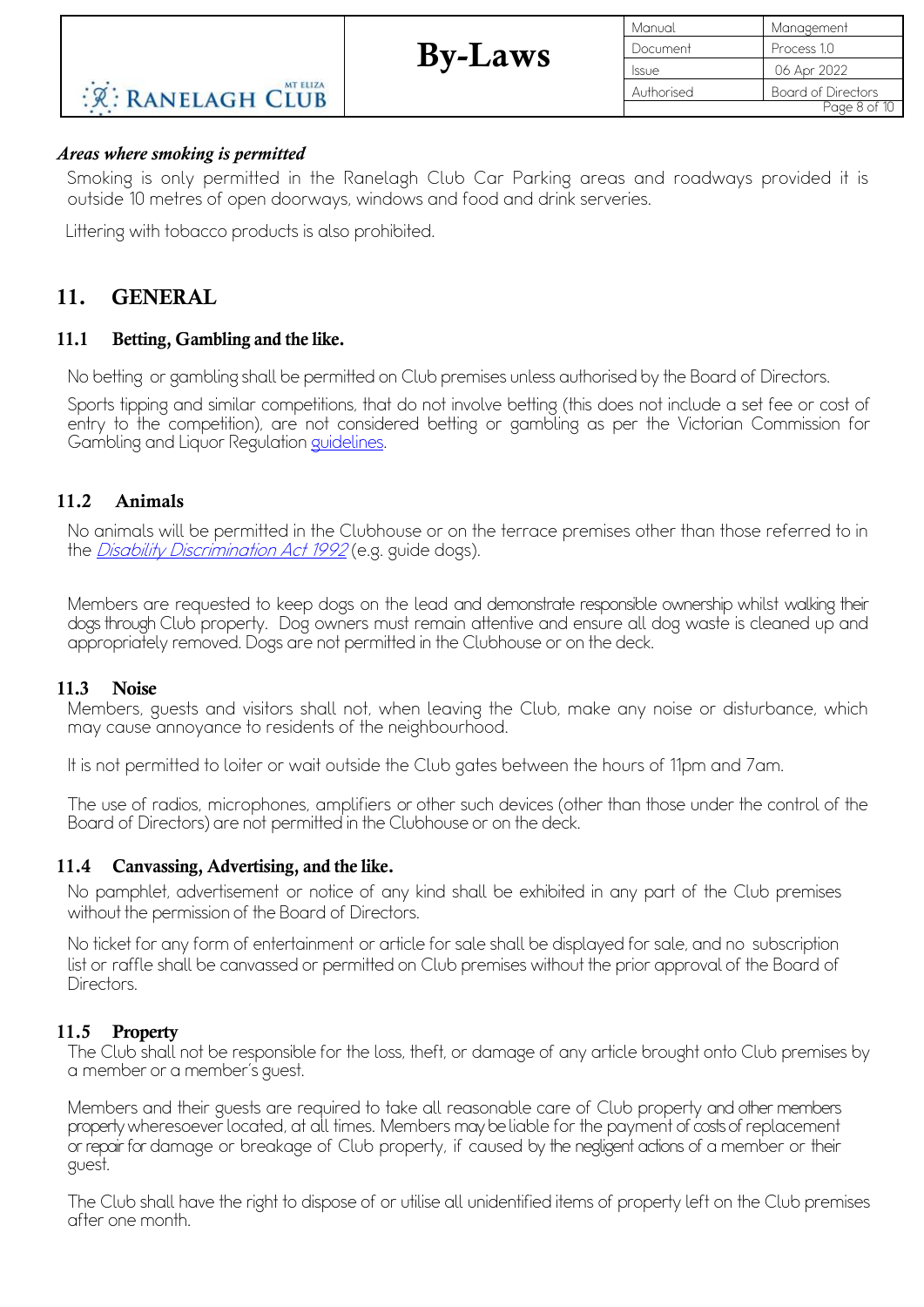| Manual       | Management         |
|--------------|--------------------|
| Document     | Process 1.0        |
| <b>Issue</b> | 06 Apr 2022        |
| Authorised   | Board of Directors |
|              | Page 9 of 10       |

#### 11.6 Club Barbeques

Members using these facilities are required to ensure all equipment and furniture is cleaned and put away, lights and gas for the BBQ are turned off, returned and locked in the gas bottle cages. When using gas bottles members must ensure the current/open gas bottle is empty before engaging a new full bottle. Any concerns in relation to the functioning or safety of these facilities should be reported to the Club Ranger.

#### 11.7 Rubbish

Members are required to place all their rubbish in the bins provided.

Where no bins are provided (e.g. Beach boxes, Clubhouse decking) members are requested to take their rubbish home or place it in bins on the Clubhouse site.

#### 11.8 Security

The Club has electronic security and access systems and CCTV for the purposes of security, protection and safety of the club.

#### 12. TENNIS

Members must book their use of tennis courts via the club-sanctioned court booking method implemented at the time. Members are responsible for any and all guests they bring to play tennis at the Club; including payment of the current court fee for each guest.

The correct tennis dress is required, at all times, for members and guests using the courts. This requires: - Tennisshorts/skirts(Tracksuitsfor warm up in winter) and approved tennisrunners only.

#### The following are prohibited:

- Shoes with ripple, or studded soles, "joggers," track shoes or bare feet, swimwear, singlets, beach/surf shorts and jeans. (Note: Providing correct tennis shoes are worn, children attending coaching immediately after school may play in school sports uniform subject to the Coach's approval).
- No food or alcoholic drink may be consumed on the courts. Water and fruit may be consumed on the area adjacent to the courts.
- Only persons playing tennis and the coaches are permitted on the courts.
- Parents are requested to ensure their children do not use the courts as a playground. Prams, and equivalents, are not permitted on the courts.

In the event all courts are occupied, single players are required to yield to waiting doubles players at the end of the set in progress(Note: This rule does not apply to Competition Tennis).

On Saturday during school terms between the hours of 8.30 am to 12 noon, all courts are for the exclusive use of junior players.

If all courts are occupied at the weekends or when the lights are required, juniors as defined above must vacate the courts in favour of senior members at the conclusion of the set in progress.

When a Peninsula Tennis Association or a Ranelagh Committee sanctioned competition is being played, the playersinvolved have priority on all Club courts. All social play and coaching must give way to team play in these situations.

Court lights will not be used for a set to commence after 11.00 pm. Members and their guests are required to vacate the cabana by midnight with minimum noise and ensure all lights and power are switched off prior to locking up.

All members and their guests are requested to ensure their dress and behaviour on the courts complies with accepted standards of etiquette and manners.